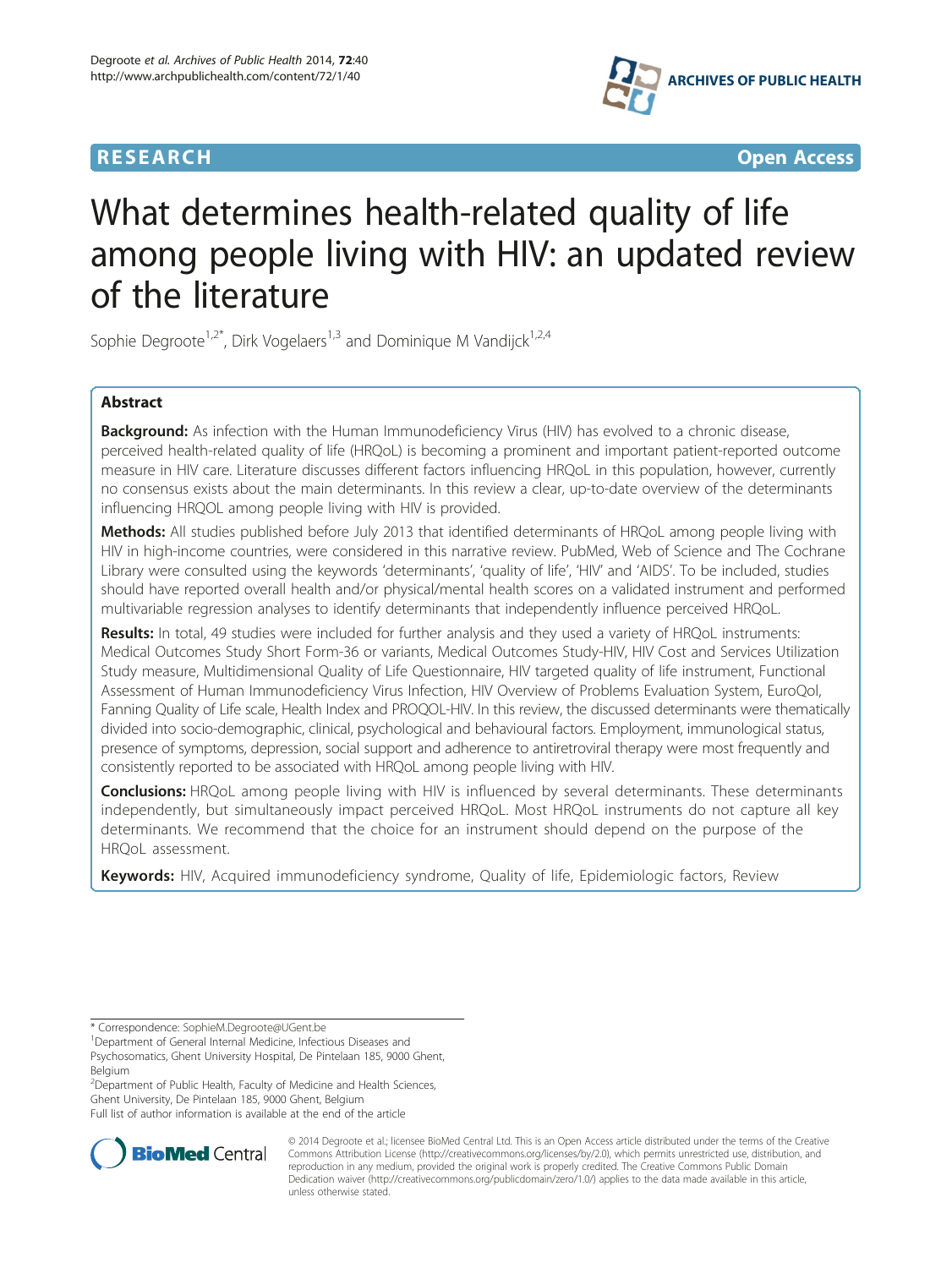# Background

Since the HAART (highly active antiretroviral therapy) era, HIV has been added to the increasing list of chronic diseases [[1,2\]](#page-6-0). Still, daily and strict intake of antiretroviral medication is required to achieve or to maintain virological and immunological control [[3,4](#page-7-0)]. However, these are not the only outcomes that should be taken into account. In chronic diseases, assessing health-related quality of life (HRQoL) has become an integral part of follow-up. HRQoL measurements provide valuable feedback about therapeutic interventions and they are indispensable in cost-effectiveness analyses [\[5](#page-7-0)]. HRQoL measures can also identify determinants of HRQoL among people living with HIV (PLHIV), which is vital to maximize HRQoL. Although different studies identified factors associated with HRQoL, there is no consensus about the main determinants. In addition, a variety of HRQoL instruments are currently being used in PLHIV. In this review, we examined determinants reported to be associated with HRQoL in PLHIV and we critically discuss the use of HRQoL instruments.

# **Methods**

A narrative review was performed. The global search strategy was to search the databases PubMed, Web of Science and The Cochrane Library using the (Mesh) terms 'determinant(s)', 'quality of life', 'HIV', 'AIDS' as title words. Articles in this review are 1) investigating HRQoL in HIV-infected (adult) individuals 2) published prior to July 2013, 3) full text available in English, 4) conducted in high-income countries, 5) reporting HRQoL as one total score and/or as a physical and mental score, 6) using a validated HRQoL instrument and 7) applying quantitative methodology and multivariable regression analysis to identify determinants of HRQoL. Titles and abstracts were reviewed to verify those criteria. If all inclusion criteria were fulfilled or if this was still unclear, the manuscript was fully read. In case the full text revealed that not all requirements were present, the manuscript was still excluded from further consideration. Additional literature was obtained through searching references in the manuscripts (snowball method).

A priori, a framework with four categories of determinants was made: socio-demographic, clinical, psychological and behavioural determinants. Those categories were chosen by analogy with research on HRQoL performed in our hospital department. In particular, our research assesses three of the categories through a selfreport questionnaire, consisting of a sociodemographic part, a psychological part (assessment of depressive symptoms, social support, satisfaction with care) and a behavioural part (assessment of adherence and substance use). Clinical parameters on the other hand are assessed via the electronic patient record [\[6](#page-7-0)]. While reading and interpreting the manuscripts, the categories were further subdivided. Results and conclusions from manuscripts were then allocated to one or more determinants. The review was further elaborated by addressing every determinant separately and rereading all manuscripts that were relevant for that determinant.

In addition to the manuscript, an extensive table is provided in which methodological features (study design, sample, instrument) and main results of all included studies are provided (Additional File [1:](#page-6-0) Table S1).

# Results

In total, 49 studies were included for further analysis. The instruments used to measure HRQoL were various: Medical Outcomes Study Short Form-36 or variants, Medical Outcomes Study-HIV, HIV Cost and Services Utilization Study measure, Multidimensional Quality of Life Questionnaire, HIV targeted quality of life instrument, Functional Assessment of Human Immunodeficiency Virus Infection, HIV Overview of Problems Evaluation System, EuroQol, Fanning Quality of Life scale, Health Index and PROQOL-HIV (Additional File [1](#page-6-0): Table S1).

Determinants of HRQoL were divided into four categories: socio-demographic, clinical, psychological and behavioural factors. For purposes of intelligibility and conciseness, only determinants of overall health outcomes, as well as physical and mental health scores were commented. Factors associated with subscales of HRQoL were not discussed.

#### Socio-demographic characteristics Gender

There was no general agreement about gender differences in HRQoL [\[7](#page-7-0)]. If differences were found, women mostly reported lower HRQoL than men [\[8](#page-7-0)-[10](#page-7-0)]. Different explanations were given: women would be more likely to report their unfavourable physical states than men because men are expected to adopt a more stoic attitude [\[10,11](#page-7-0)], items on physical subscales would be different for men and women [\[10\]](#page-7-0), and/or women would have more feelings of guilt [\[12](#page-7-0)]. Gender differences in HRQoL could also be a consequence of gender differences in mental illnesses. Mood disorders, anxiety disorders and psychosomatic disorders are more prevalent in females, possibly contributing to the HRQoL difference [[11\]](#page-7-0). Controlling for clinical and socio-demographic factors could eliminate gender differences [[7\]](#page-7-0).

In contrast, some studies found that females had a better mental health [[13\]](#page-7-0) or reported better overall health [[14\]](#page-7-0). Better coping strategies in females and a higher proportion of anxious men in that sample, respectively, were proposed as explanations for those findings. At last, Mrus and colleagues observed no difference towards overall health change between the genders and they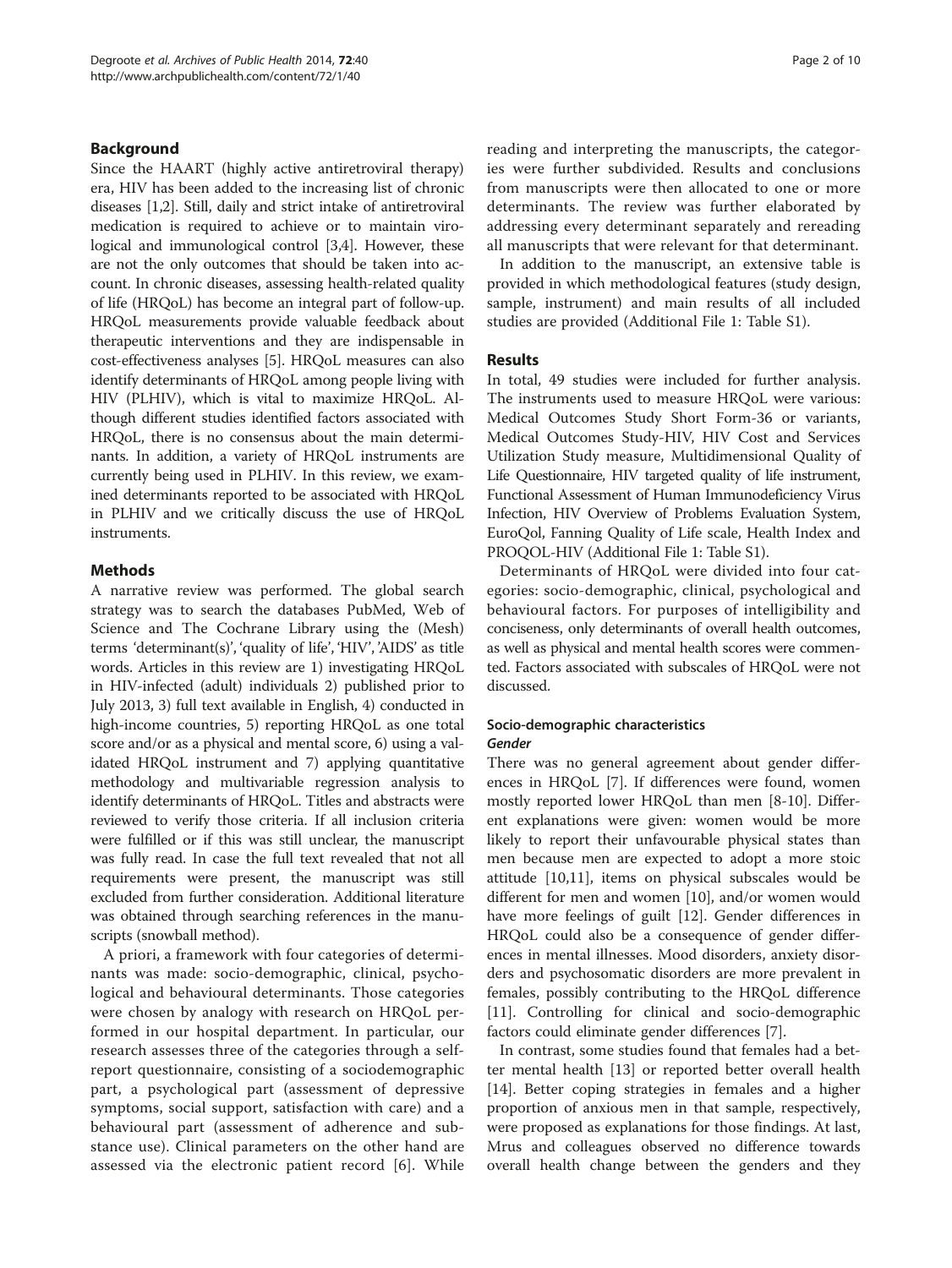suggested that health change, instead of health status, may be a better measure to evaluate HRQoL longitudinally [[11](#page-7-0)].

# Age

Older age was generally associated with lower physical health [[13,15-19](#page-7-0)] and with a greater decline in physical health over time [[9](#page-7-0)] most likely due to physical senescence. The relationship with mental health was less distinct. There could be a positive relationship between younger age and better mental health [[19\]](#page-7-0) while older age was associated with a decrease in mental health after six months in another study [\[20\]](#page-7-0). As most studies were not able to find any association, it seems that mental health is less age-dependent.

## Family situation

A stable relationship conceivably contributes to a good HRQoL. This was shown, though only for physical health, in two studies [[18](#page-7-0),[21](#page-7-0)]. Conflicting results were found with respect to changes in HRQoL over time. In women, being single was associated with an improvement in HRQoL after four months, whereas being married was associated with a decline [\[22\]](#page-7-0). Being chronically ill possibly causes more health distress and anxiety in married women, since the illness can interfere with their role as a spouse. However, a stable partner was also found to be positively associated with mental health after one year [[9](#page-7-0)].

Concerning parenthood, a similar picture emerged. Children bring happiness, however, ill parents will be more worried about their health because of them. PLHIV may be more confronted with their constraints through the process of bringing up children [\[9](#page-7-0)]. Accordingly, in two studies, parenthood was negatively associated with physical health over time [\[8,9\]](#page-7-0).

## Socio-economic status: education, employment, income

There was a joint consent that socio-economic status has an impact on HRQoL [\[9,14,15,17,18,20,23-27\]](#page-7-0). Employment influenced both physical and mental health status, or overall health [\[14,17,23,24,28](#page-7-0)] although the effect on physical health was twice as big [\[25](#page-7-0)]. Employment was a positive predictor for good physical health after three to four years [[26](#page-7-0)]. Employment constitutes a big part of the daily life of people. It can provide structure, a social support network, role identity and meaning [\[29](#page-7-0)]. The exact association between employment and HRQoL, however, remained unproven. Probably this is a bi-directional relationship: good HRQoL could be a requirement to be able to work (selection hypothesis), or work could be a source of well-being (causation hypothesis) [\[25,27](#page-7-0)].

There were indications for an association between financial situation and HRQoL [[15,18,23\]](#page-7-0). A low versus middleor high income was associated with a lower mental and

overall health [[23\]](#page-7-0). Yet, income may be not the best measure to assess financial situation. Data concerning expenditures, family composition, financial insecurity and financial worries could provide useful additional information [[30\]](#page-7-0).

Education has also been linked to HRQoL and the relationship would be linear (i.e. higher education associated with higher HRQoL) [\[23\]](#page-7-0). An education of less than five years was negatively associated with mental health after six months [[20](#page-7-0)] and with physical health change after 12 months [[9](#page-7-0)]. It is possible that a lower education is a proxy of a lower socio-economic status in general, but it could also represent a poorer ability to understand the therapy recommendations [[20](#page-7-0)]. This leads to less informed, less involved and less empowered patients which affects their HRQoL [\[31,32](#page-7-0)].

## Clinical and disease-related factors Virological and immunological status

A better virological status was associated with a better overall [\[33](#page-7-0)], physical [\[14,18,34](#page-7-0)] and mental health [\[14](#page-7-0)], although a reasonable amount of studies did not find an (independent) association [[8,13,15,20,27\]](#page-7-0).

On the other hand, the relationship between immunological status and HRQoL was better corroborated by scientific evidence: a higher CD4-cell count was associated with a better physical health [[15,16,20](#page-7-0),[21,34,35](#page-7-0)]. It was also a predictor for better physical health scores on follow-up measurements [\[20](#page-7-0),[36,37\]](#page-7-0). However, physical health improved more in patients who started ART at CD4 <200 cells/μl than in patients with 200–350 cells/μl or >350 cells/μl, because their physical health at baseline was worse [[38\]](#page-7-0). Current guidelines recommend nonetheless to start ART early (i.e. 350–500 celles/μl), because there is evidence that this results in reduced progression to AIDS and reduced mortality [[39\]](#page-7-0). In another study, CD4-count was negatively associated with HRQoL at baseline, but positively after 12 months [\[40](#page-7-0)]. It is possible that PLHIV with a high CD4-count at baseline wanted to go back to their excellent health and therefore considered their actual health status as dissatisfying. Over time, PLHIV develop other perceptions and expectations about HRQoL and may consider their health status acceptable [\[40\]](#page-7-0).

Three studies have found an additional relationship with mental health. A lower CD4 cell count was then associated with a lower mental health score (MHS) (crosssectional and at 12 months) [\[9](#page-7-0),[18,35\]](#page-7-0). This could be due to the faster disease progression in PLHIV with low CD4 counts, leading to distress [[9\]](#page-7-0).

## Staging and time since diagnosis

Regarding disease stage, a clear effect on physical health has been established: as HIV evolves to a further stage,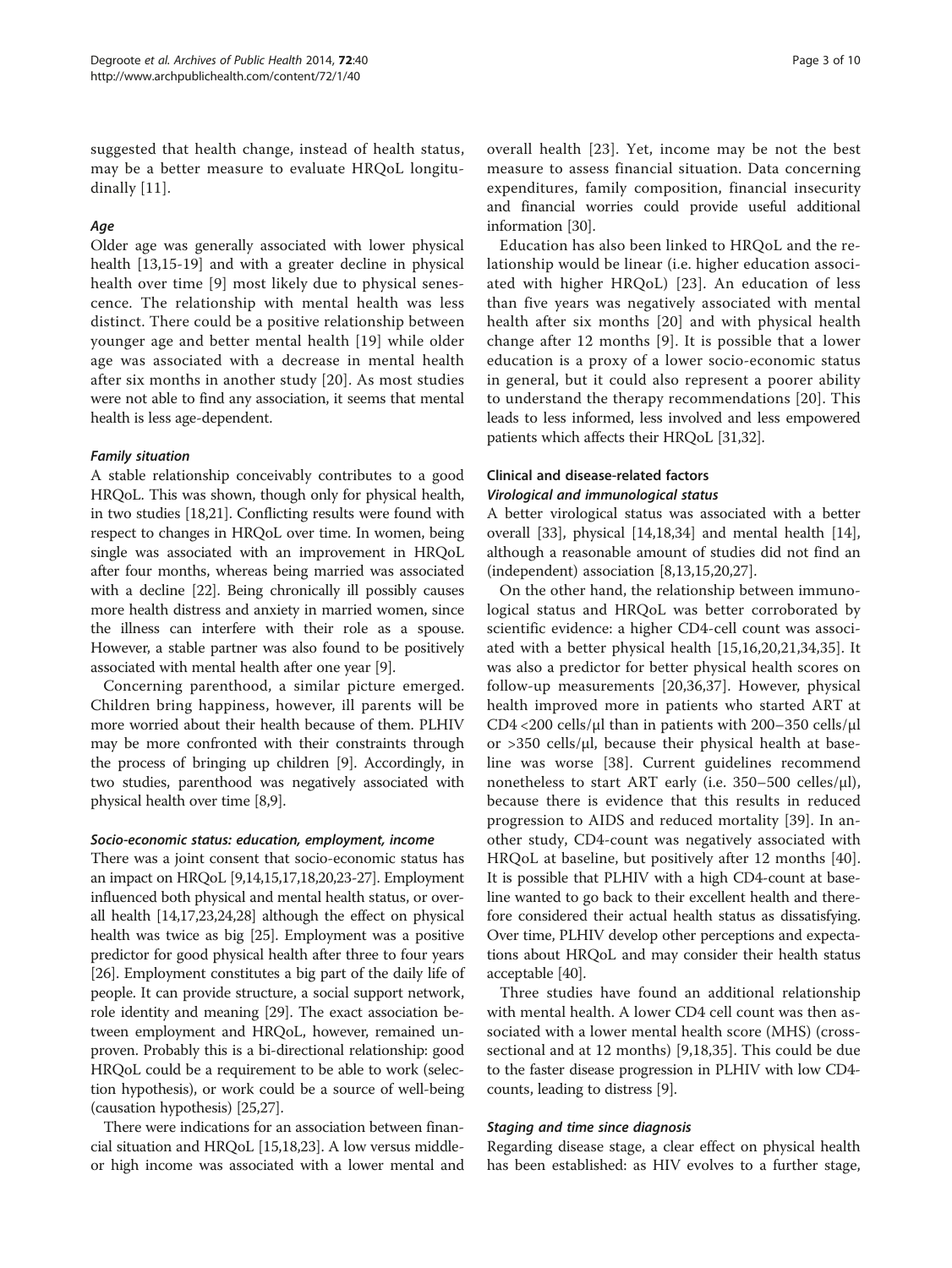physical health diminishes. The poorest physical health is seen in people with AIDS [[18,23,25\]](#page-7-0) and AIDS negatively influenced future physical health in follow-up studies [\[9,26](#page-7-0),[36](#page-7-0)]. In contrast, the effects on mental health were variable. A longer time since diagnosis was associated with both lower [[14](#page-7-0)] and higher mental health [\[25\]](#page-7-0). A lower mental health over time could arise in cases where longitudinal follow-up resulted in a successful control of HIV. PLHIV may then experience difficulties to report mental problems because they are expected to feel fortunate because of their good health [[14\]](#page-7-0). On the other hand, a longer duration could facilitate the development of effective coping strategies which could enhance mental health [[40](#page-7-0)]. For health care providers, it is important to monitor mental health continuously, irrespective of the physical condition of the patient.

# ART

The effect of ART on HRQoL has been described as a balance between reduced HIV-related symptoms and better life-expectancy on the one hand and medication side-effects on the other hand [[41](#page-7-0)]. In people with an acceptable health status prior to ART-initiation, these side-effects could even overrule the benefits [[21\]](#page-7-0). Encountering few ART-related side-effects contributed to normal physical and mental health [[21\]](#page-7-0). Sexual dysfunction is an example of a side-effect – although frequently seen without iatrogenic cause – which was found to have a significant impact on HRQoL [[42\]](#page-7-0).

Recent studies mainly showed a positive effect of ART on HRQoL. This could be due to the continuous improvements in ART leading to less side-effects and to possibilities of combination preparations [[43,44\]](#page-7-0). ART treatment was independently associated with a higher physical health [[17](#page-7-0)] and interruption of ART treatment was associated with lower mental health [\[15](#page-7-0)]. In some studies, no HRQoL-differences between ART-treated and non-treated PLHIV were observed [[8,14](#page-7-0),[18](#page-7-0)], or only at bivariate level [\[20](#page-7-0)]. Maybe non-treated PLHIV had a better health, through which treatment was (still) not required [\[14](#page-7-0)].

# Presence of symptoms

The negative influence of HIV-related symptoms on HRQoL was supported by scientific evidence and generally, a relationship with both physical and mental health was found [\[20,23,25,26,28,45,](#page-7-0)[46](#page-8-0)]. Long-term studies found the same results [\[9,36\]](#page-7-0). In the HIV Cost and Services Utilisation Study, there was an inverse linear relation between number of symptoms and SF-36 scores. Each additional symptom (out of 13), was associated with a nearly 1.5-point decrease in physical and mental health [[23](#page-7-0)]. Furthermore, symptom status was a stronger predictor for HRQoL than functional status, health perceptions, age, sex, biological and physiological markers [[47](#page-8-0)].

Lipodystrophy was found to be an influential HIVrelated symptom [[48](#page-8-0)]. It affected both physical and mental health [\[48](#page-8-0)] and was associated with lower mental health after one year [[9\]](#page-7-0). In time trade-off preference measurements, PLHIV would even give up a life year to avoid lipodystrophy [[49](#page-8-0)]. It was although possible that HRQoL was affected only in PLHIV perceiving a moderate to severe body alteration [\[50](#page-8-0)]. Lipodystrophy is a highly visible symptom, and it could also affect the self-esteem and social contacts of PLHIV [[48\]](#page-8-0). Similar negative effects of weight loss have been reported [[14](#page-7-0)].

# **Comorbidity**

A negative effect of comorbidity burden on HRQoL, especially on physical health, was supported by cross-sectional studies [\[15,](#page-7-0)[51](#page-8-0)] and a longitudinal study [[40](#page-7-0)]. Regarding specific comorbidity, comorbid hepatitis B was associated with a lower physical health and hepatitis C negatively influenced physical health after one year [\[9](#page-7-0)]. On the other hand, HRQoL was the same among PLHIV, people infected with hepatitis C and people infected with both HIV and hepatitis C [[17\]](#page-7-0). PLHIV with a GB virus C infection reported even a better quality of life than PLHIV without GB virus C infection [\[52\]](#page-8-0). Authors reasoned that patients' HRQoL could be more affected by socio-economic and psychological factors than physical illnesses as HIV or hepatitis C, as the latter have become manageable diseases [[17](#page-7-0)], or they may be a more favourable course of HIV infection in patients with GB virus C infection [\[52\]](#page-8-0).

# Psychological factors

# Depression and anxiety

Depression strongly interferes with daily life and the negative impact on HRQoL was obvious [[8,](#page-7-0)[46,53,54\]](#page-8-0). Some authors did only find an association with mental health, and not with physical health [\[9,15,16](#page-7-0)[,55](#page-8-0)] although depression can also cause physical problems (e.g. less appetite, sleep disorders…). Not only the presence, but also a history of depression was associated with poorer HRQoL [\[17\]](#page-7-0). Depression also mediated the relationships between coping styles, social support and HRQoL [\[16,](#page-7-0)[53](#page-8-0)], which will be discussed further on. The prevalence of anxiety disorders in PLHIV is higher than in the general population and it is known that anxiety is associated with depressive symptoms [[14](#page-7-0)[,56\]](#page-8-0). Anxiety was found to be associated with a diminished physical and mental health [\[18\]](#page-7-0).

# Coping styles, locus of control and religion

Coping styles are highly relevant in PLHIV, looking for example at the stress resulting from HIV diagnosis and treatment as well as multiple possible other stressors [[53,57\]](#page-8-0). Studies examining the effect of coping styles on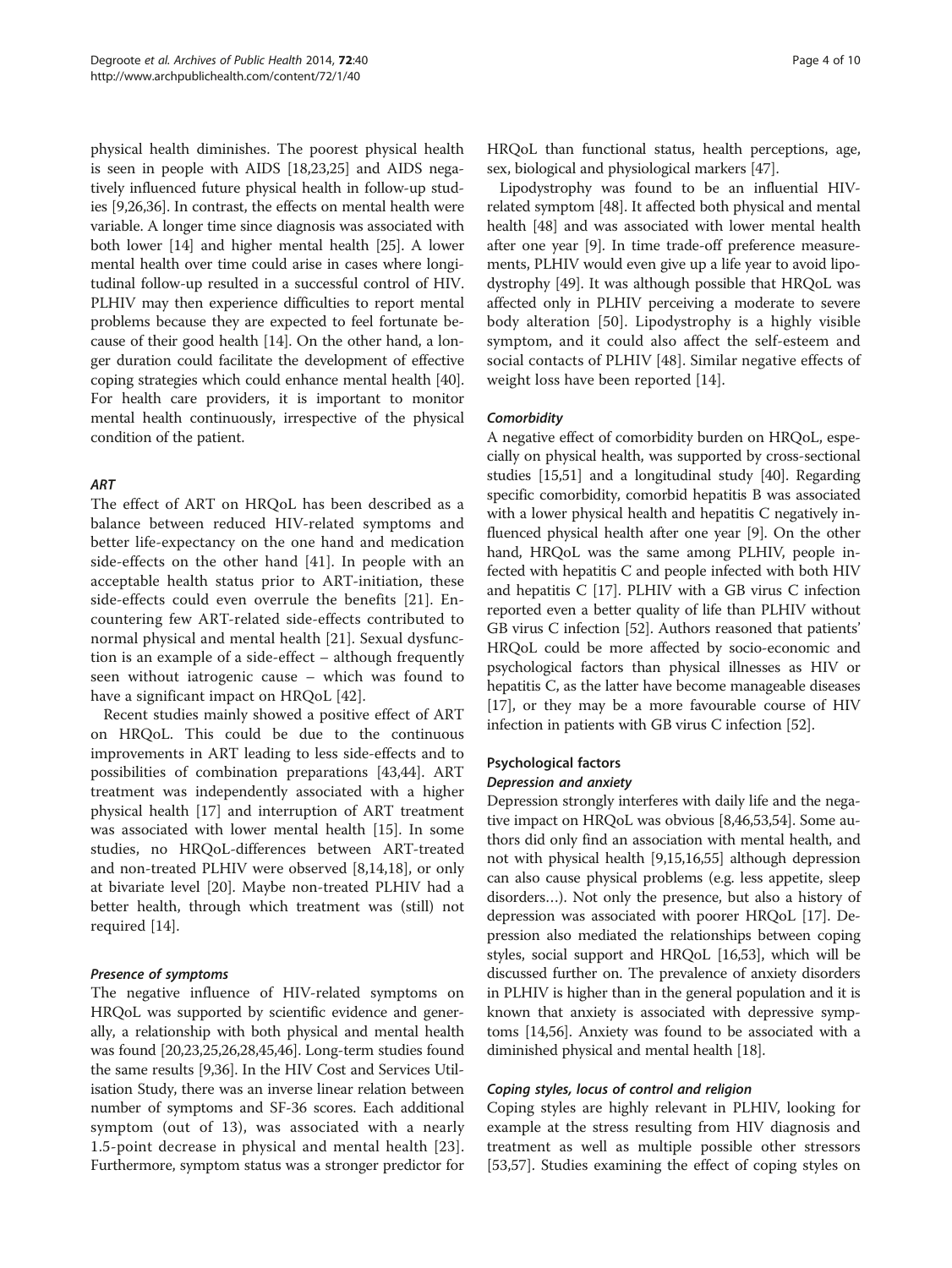HRQoL have often found that the effect was indirect, namely via the intermediate determinant depression [[16,](#page-7-0)[53\]](#page-8-0). An active coping style has also been found to be directly associated with a better HRQoL [\[35,40](#page-7-0)]. People adopting an active coping style undertake actions to enhance their current state and this coping style is generally thought to be effective in reducing stress [\[58](#page-8-0)] and the impact of life stressors on mental health [[19\]](#page-7-0). Coping styles are also associated with health locus of control (HLOC). People with an internal HLOC believe that health outcomes result directly from one's own behaviour whereas people with an external HLOC believe that others– other persons, fate, or luck– determine the outcome [[59\]](#page-8-0). An internal HLOC was a predictor of a better physical health and a powerful others HLOC predicted a lower mental health [[26\]](#page-7-0). However, somewhat contrary to that, a higher level of spirituality/religion (which could be associated with an external HLOC) has been found to be correlated with the perception of a better life then before the HIV diagnosis. It seems that religious/spiritual coping could also be an effective coping style [[60](#page-8-0)]. Nevertheless, religious coping could be ineffective too, by arousing feelings of punishment by God, or being ostracised [[61](#page-8-0)].

# Social support

Social support could directly influence health outcomes, or it could serve as a buffer to reduce the influence of stressors on health outcomes [\[62](#page-8-0)]. Many studies have found positive relations between the presence of social support and both physical and mental health [\[13,25](#page-7-0)[,53](#page-8-0)]. Furthermore, a higher social support at baseline was predictive for a better mental health after 12 months [\[40](#page-7-0)]. In the study of Jia et al. [\[53\]](#page-8-0), social support had a mainly indirect role in HRQoL, mediated by depression. This suggests that enhancing social support could reduce depressive symptoms, which then could improve HRQoL.

It seemed that the more people PLHIV have to talk to (i.e. providing social support), the better the mental health was [[15\]](#page-7-0). By studying different types of social support (emotional and tangible social support), Friedland et al. were able to distinguish different patterns [\[63](#page-8-0)]. Emotional social support (e.g. empathy, affection, caring) positively influenced HRQoL and tangible social support (e.g. financial and material assistance) negatively influenced HRQoL. People who received more tangible social support perceived themselves as more ill and as having a lower HRQoL [[63](#page-8-0)]. Associations between social support and HRQoL over time seemed to vary. Possibly, social support becomes more important at difficult times [[64\]](#page-8-0).

## Neuropsychological status

Cognitive problems lead to difficulties in every day practices, such as remembering names of new people,

concentrating during a conversation or finding solutions for unexpected problems [[65](#page-8-0)]. These will most probably affect HRQoL. In a study in HIV positive women, neurocognitive performance together with emotional distress accounted for most of the variance of HRQoL [\[66\]](#page-8-0). The validation study of the Quality of Well-being scale for HIV patients also revealed a significant influence of neurocognitive impairment [\[54\]](#page-8-0). In another study, neurocognitive impairment reduced physical health, but not mental health [\[55\]](#page-8-0).

# Other (health care, disclosure, stigma)

The way PLHIV perceive health care service has shown to be important for the patient's HRQoL [[18](#page-7-0),[20](#page-7-0)]. Poor satisfaction with information from health care providers was independently associated with a lower mental health [[20\]](#page-7-0). Inadequate communication with the physician could lead to misunderstanding, uncertainty and a lack of trust in the caregiver [[20\]](#page-7-0). Therefore, communication is considered one of the core competencies of physicians [[67](#page-8-0)]. Some PLHIV even experience rejection by the medical staff, especially people infected through drug use. Wrong attitudes could hinder a good physician-patient relationship, which is crucial for physical HRQoL [\[18](#page-7-0)]. Experiencing stigma negatively influenced HRQoL [\[28\]](#page-7-0) and discrimination from family, friends or at work negatively influenced mental health [\[18\]](#page-7-0). Disclosing seropositive status was found to have negative effects on both physical and mental health [[18](#page-7-0)]. The latter relationship, however, remained unclear, because disclosure could also be beneficial for the patient's mental and physical health (mainly through social support) [\[68](#page-8-0)]. However it could potentially be related to the fact that people with worse HRQoL have to disclose their seropositive status because of the symptoms, and may feel forced to do so instead of voluntarily doing so. PLHIV should be prepared and supported by health care professionals before their decision whether or not to disclose and before they are confronted with stigma and discrimination, in order to be able to better cope with these difficulties [[46](#page-8-0)].

## Behavioural factors

## **Smoking**

The relationships between smoking and HRQoL was not extensively studied yet [[69](#page-8-0)]. Two studies suggested that smoking negatively influenced HRQoL [\[16](#page-7-0)[,69](#page-8-0)]. Among HIV-positive veterans, current smokers had the lowest HRQoL as compared to former and never smokers [\[69](#page-8-0)]. Current smokers were more at risk for pulmonary diseases and respiratory symptoms, which may affect their physical health [\[69](#page-8-0)]. However, smoking was also found to be negatively associated with mental health [[16](#page-7-0)]. Psychiatric comorbidity was found to be highly prevalent in smokers – or the other way around, since patients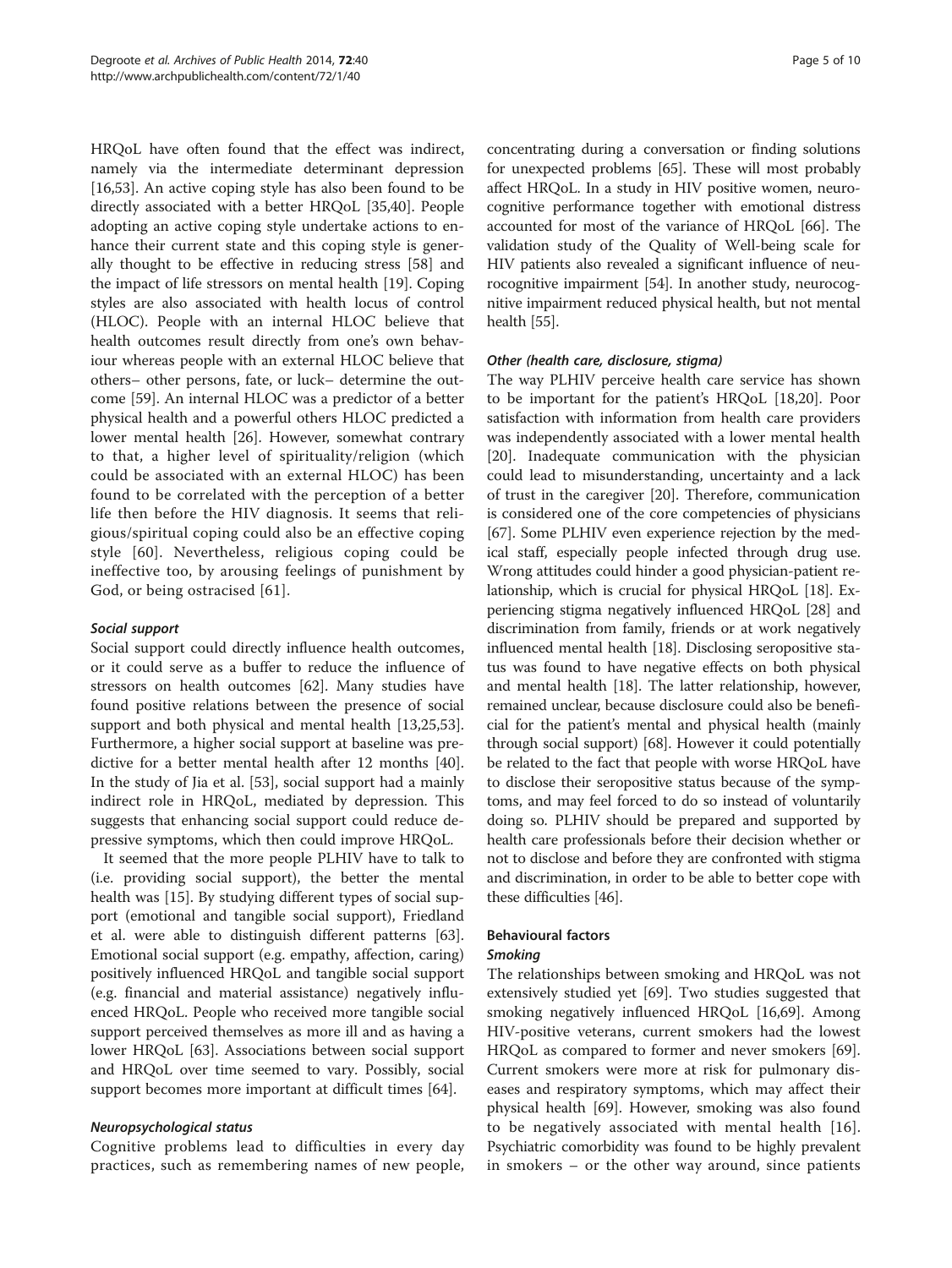<span id="page-5-0"></span>reported that smoking helps them cope with depressive symptoms and anxiety [\[70\]](#page-8-0).

## Alcohol use

The effect of alcohol use on HRQoL in PLHIV was scarcely or only superficially studied [[71\]](#page-8-0). In none of those studies among PLHIV, an independent association between alcohol use and HRQoL was found [\[8,18](#page-7-0),[71\]](#page-8-0) except for one. In that study, not using alcohol was a predictor for a lower physical health [\[15](#page-7-0)]. A causal relationship between light to moderate alcohol use and a better physical HRQoL is, however, not very plausible. Light to moderate alcohol use could rather be seen as an expression of risk behaviour for which a certain degree of functional status is required [[15](#page-7-0)].

## Drug use

Quality of life in HIV-positive drug users has been relatively more studied than in tobacco and alcohol users, because IDU is a risk factor for HIV-transmission. Current drug use was associated with lower mental health [\[15](#page-7-0),[71,72](#page-8-0)]. HRQoL in former users of illicit drugs was not worse than in persons who never used drugs [[71\]](#page-8-0). For IDU the same was found: being an IDU was associated with a lower physical health [[13](#page-7-0)], whereas being a former IDU was associated with a better physical and mental health [\[21\]](#page-7-0). Impact of drug use on HRQoL could be direct, via the physical deterioration caused by the drugs [\[13\]](#page-7-0) or indirect, via associated psychiatric disorders [\[72](#page-8-0)].

## Adherence

In a review of twelve studies considering the relationship between adherence to ART and HRQoL, ten showed an association with HRQoL [\[73\]](#page-8-0). Three of them applied a prospective design and were thus more indicative for a causal relationship [[73](#page-8-0)]. More adherent PLHIV probably had better virological and immunological outcomes and could therefore have a better HRQoL.

Reporting concerns and difficulties about taking medication, was associated with poor mental health [\[13](#page-7-0)[,74](#page-8-0)]. These difficulties could originate in a low self-efficacy, a high pill burden, difficulties to incorporate the medication moments in daily activities, experiencing side-effects…

# Life style and sexual risk behaviour

Not surprisingly, physical activity was associated with a better physical health [\[16](#page-7-0)[,75,76\]](#page-8-0). Healthy nutrition and a good stress management were associated with both physical and mental health [\[75](#page-8-0)]. Associations between unsafe sex and HRQoL were contradictory: in one study, there was no relationship to either physical or mental health and in another study [\[75\]](#page-8-0), having unsafe sex with casual partners was associated with poor mental health [\[77\]](#page-8-0).

# **Discussion**

This review presents an overview of socio-demographic, clinical, psychological and behavioural factors associated with HRQoL in PLHIV. Many determinants have been found, and it is not clear which determinants are the strongest predictors for HRQoL. Nonetheless, there seems to be a consensus about the effect of socio-economic status, immunological status, presence of symptoms, (psychiatric) comorbidity, social support and adherence to ART.

These partly correspond to determinants of HRQoL of people living with other diseases. In patients with Crohn's

| Table 1 Overview of HRQoL instruments used in the |  |
|---------------------------------------------------|--|
| reviewed manuscripts                              |  |

| Name of the instrument                                                            | Generic or<br><b>HIV-specific</b><br>instrument | <b>Measurements</b>        |
|-----------------------------------------------------------------------------------|-------------------------------------------------|----------------------------|
| SF-36 (Medical Outcomes<br>Study Short Form-36 or<br>variants (SF-12, SF-8)) [88] | Generic                                         | 8 subscales                |
|                                                                                   |                                                 | Physical health<br>summary |
|                                                                                   |                                                 | Mental health summary      |
| MOS-HIV (Medical<br>Outcomes Study-HIV) [89]                                      | HIV-specific                                    | 11 subscales               |
|                                                                                   |                                                 | Physical health score      |
|                                                                                   |                                                 | Mental health score        |
| <b>HCSUS (HIV Cost and Services</b>                                               | HIV-specific                                    | 10 subscales               |
| Utilization Study tool) [90]                                                      |                                                 | Physical health            |
|                                                                                   |                                                 | Mental health              |
|                                                                                   |                                                 | Overall health             |
| MQoL-HIV (Multidimensional                                                        | HIV-specific                                    | 10 subscales               |
| Quality of Life Questionnaire<br>for people with HIV/AIDS) [91]                   |                                                 | Global score               |
| HAT-QOL (HIV targeted<br>quality of life instrument) [92]                         | HIV-specific                                    | 9 subscales                |
|                                                                                   |                                                 | Global score               |
| FAHI (Functional Assessment<br>of Human Immunodeficiency<br>Virus Infection) [93] | HIV-specific                                    | 4 subscales:               |
|                                                                                   |                                                 | Physical well-being        |
|                                                                                   |                                                 | Emotional well-being       |
|                                                                                   |                                                 | (Social well-being)*       |
|                                                                                   |                                                 | (Functional well-being)*   |
| <b>HOPES (HIV Overview</b><br>of Problems Evaluation                              | HIV-specific                                    | 6 subscales                |
| System) [94]                                                                      |                                                 | Global score               |
| EQ (EuroQol) [95]                                                                 | Generic                                         | Global score (utility)     |
| Fanning Quality of Life<br>Scale [96]                                             | HIV-specific                                    | Global score               |
| HI (Health Index) [97,98]                                                         | Generic                                         | Physical well-being        |
|                                                                                   |                                                 | Mental well-being          |
| PROQOL [99]                                                                       | HIV-specific                                    | 7 subscales                |
|                                                                                   |                                                 | (+ 1 on treatment impact)  |
|                                                                                   |                                                 | Global score               |

\*Determinants of the FAHI-subscales 'social well-being' and 'functional well-being' were not considered in this review.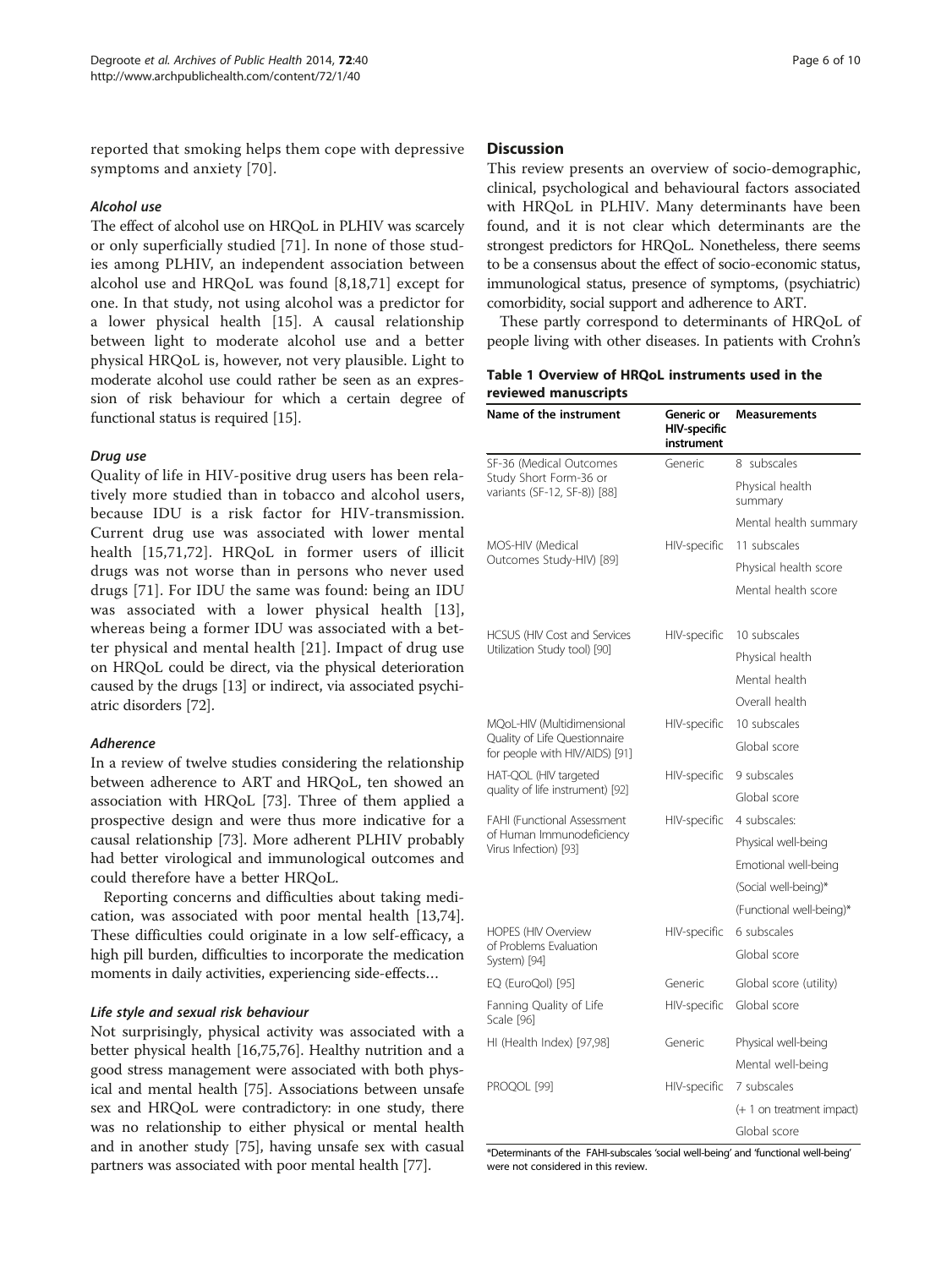<span id="page-6-0"></span>disease, epilepsy, Parkinson's disease and aneurysmal subarachnoid haemorrhage, advanced disease stage (cfr. immunological status) was found to be predictive for impaired HRQoL [[78-81\]](#page-8-0). Disability (cfr. presence of symptoms) was a determinant of HRQoL in patients with Crohn's disease, Parkinson's disease and aneurysmal subarachnoid haemorrhage [\[78-80\]](#page-8-0). Depression was negatively associated with HRQoL in patients with epilepsy, Parkinson's disease and aneurysmal subarachnoid haemorrhage [\[79](#page-8-0)-[81](#page-8-0)]. Presence of comorbidities was associated with lower HRQoL in patients with epilepsy, lung cancer and in long-term survivors of colorectal cancer [\[81-83\]](#page-8-0).

Literature about HRQoL in PLHIV consisted mostly of cross-sectional studies, however some longitudinal and interventional studies were found as well. Overall, there was a great diversity of instruments to measure HRQoL in PLHIV. Both generic (regularly SF-36) and diseasespecific (MOS-HIV, HCSUS, HAT-QOL …) instruments were used (see Table [1](#page-5-0)). It is impossible to point out the best HRQoL instrument for PLHIV, since that choice mainly depends on the purpose of the assessment. For example, cost-effectiveness analyses require a HRQoL instrument that provides an index score while clinical routine management requires an instrument that provides information about HIV-specific aspects influencing HRQoL in PLHIV. Up till now, however, many HIV-specific instruments omit some of those aspects (e.g. stigma, coping and resilience, body image…) and literature concerning those determinants is rather scarce [[35](#page-7-0),[84,85](#page-8-0)]. Instruments developed in cooperation with PLHIV (e.g. FAHI, HAT-QOL, HOPES, PROQOL) try to minimize that limitation. HRQoL instruments in PLHIV have been compared and discussed by many researchers, mainly by means of two-by-two comparisons in a selected population. Two studies provide a more general overview: Clayson et al. brought three generic (SF-36, EuroQol and Health Utilities Index) and two HIV-specific (MOS-HIV and FAHI) instruments forward as appropriate for use in clinical trials [\[86\]](#page-8-0). Their conclusions were based upon assessment of content, practicality and psychometric properties. Following their criteria, generic instruments should also be able to provide preference-based index scores and they should have normative population data. Grossman et al. suggest the SF-12 and MOS-HIV as the most appropriate tools [\[87](#page-8-0)]. They made a trade-off between the brevity of the instrument and the usefulness of the information provided.

The heterogeneity of HRQoL instruments was also present in the types and numbers of possible determinants that were analysed. Moreover, the detail by which these determinants were studied, varied from one single question to a whole battery of tests and interviews. Although this makes it difficult to compare results, it permits to 1) state that a certain factor is associated with HRQoL, independently of many other variables and 2) describe this effect more profoundly.

This is a narrative review, and this method has several limitations. The literature search was not integrally documented, and is as such impossible to reproduce and the inclusion of the studies could be subject to personal bias. Nonetheless, we reported transparently about the search method and aimed at composing a review as complete and as consistent as possible. The latter is also the reason for including only papers that used quantitative, multivariable regression analyses. Thereby, we do not want to detract from the great value of papers using other methodologies (especially qualitative research).

# Conclusion

HRQoL in PLHIV is influenced by many concurrent factors. From the evidence studied here we can conclude that there is a consensus about the influence of socio-economic status, immunological status, presence of symptoms, (psychiatric) comorbidity, social support and adherence to ART. Various instruments can be used to assess HRQoL in PLHIV, however, all have limitations. The choice of instrument should depend on the purpose of the HRQoL assessment.

## Additional file

[Additional File 1: Table S1:](http://www.biomedcentral.com/content/supplementary/2049-3258-72-40-S1.docx) Overview of the included articles

#### Competing interests

The authors declare that they have no competing interests.

#### Authors' contributions

SD participated in the design of the study, in the acquisition and interpretation of the data and drafted the manuscript. DV contributed to the conception of the study and critically revised the manuscript. DMV contributed to the design of the study and the interpretation of the data and critically revised the manuscript. All authors read and approved the final manuscript.

#### Author details

<sup>1</sup>Department of General Internal Medicine, Infectious Diseases and Psychosomatics, Ghent University Hospital, De Pintelaan 185, 9000 Ghent, Belgium. <sup>2</sup> Department of Public Health, Faculty of Medicine and Health Sciences, Ghent University, De Pintelaan 185, 9000 Ghent, Belgium. <sup>3</sup>Department of Internal Medicine, Faculty of Medicine and Health Sciences Ghent University, De Pintelaan 185, 9000 Ghent, Belgium. <sup>4</sup>Department of Economics, Faculty of Business Economics, Hasselt University, Agoralaan Building D, 3590 Diepenbeek, Belgium.

#### Received: 21 January 2014 Accepted: 13 August 2014 Published: 17 November 2014

#### References

- 1. Mocroft A, Vella S, Benfield TL, Chiesi A, Miller V, Gargalianos P, D'Arminio Monforte A, Yust I, Bruun JN, Phillips AN, Lundgren JD: Changing patterns of mortality across Europe in patients infected with HIV-1. Lancet 1998, 352:1725–1730.
- 2. Palella FJ, Delaney KM, Moorman AC, Loveless MO, Fuhrer J, Satten GA, Aschman DJ, Holmberg SD, Investigators HOS: Declining morbidity and mortality among patients with advanced human immunodeficiency virus infection. New Engl J Med 1998, 338:853–860.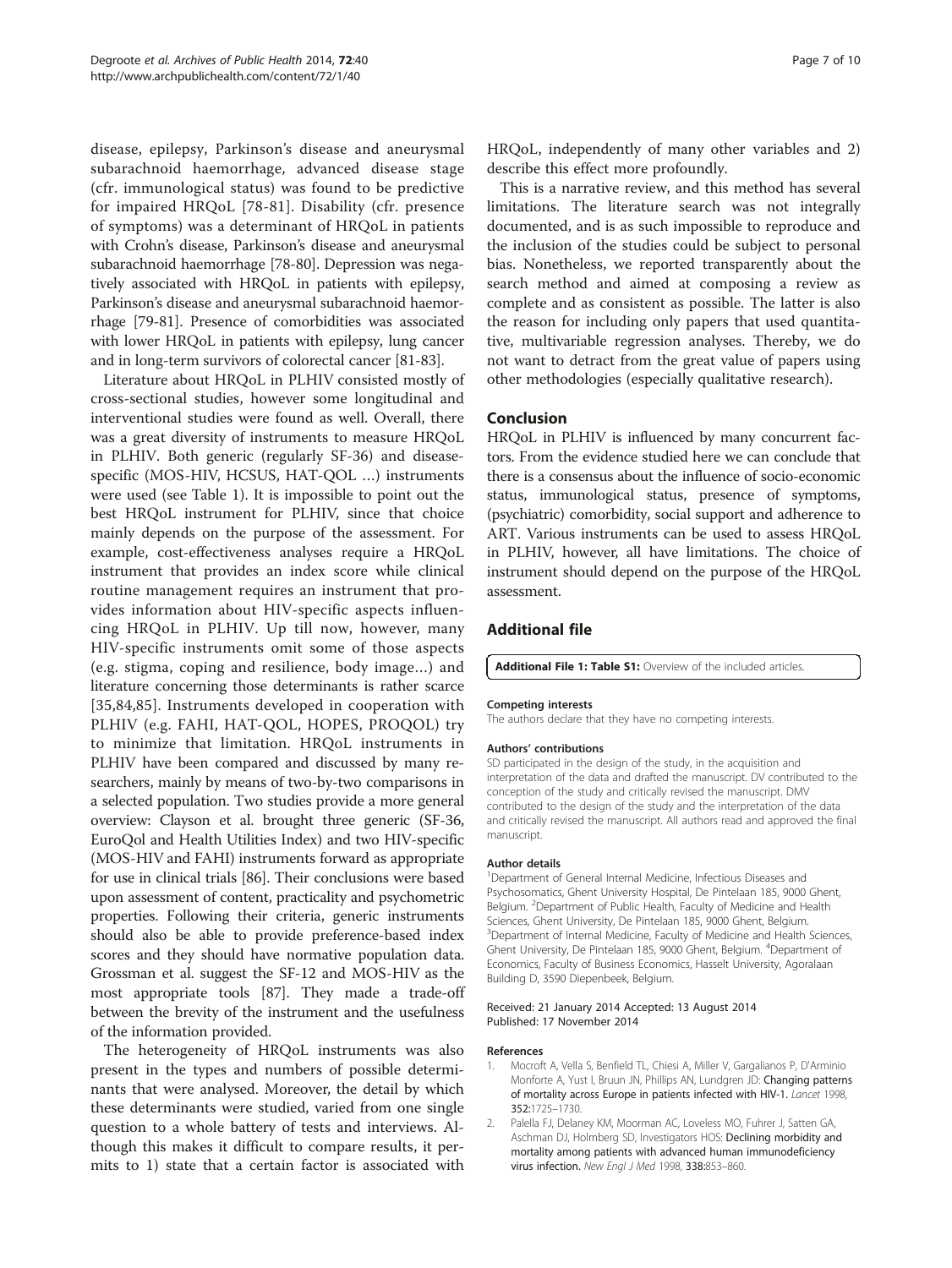- <span id="page-7-0"></span>3. Paterson DL, Swindells S, Mohr J, Brester M, Vergis EN, Squier C, Wagener MM, Singh N: Adherence to protease inhibitor therapy and outcomes in patients with HIV infection. Ann Intern Med 2000, 133:21–30.
- 4. Bangsberg DR, Hecht FM, Charlebois ED, Zolopa AR, Holodniy M, Sheiner L, Bamberger JD, Chesney MA, Moss A: Adherence to protease inhibitors, HIV-1 viral load, and development of drug resistance in an indigent population. Aids 2000, 14:357–366.
- 5. Kaplan RM, Ries AL: Quality of life: concept and definition. J Chron Obstruct Pulmon Dis 2007, 4:263–271.
- 6. Degroote S, Vogelaers DP, Vermeir P, Mariman A, De Rick A, Van Der Gucht B, Pelgrom J, Van Wanzeele F, Verhofstede C, Vandijck DM: Socio-economic, behavioural, (neuro)psychological and clinical determinants of HRQoL in people living with HIV in Belgium: a pilot study. J Int Aids Soc 2013, 16.
- 7. Perez IR, Lima AODL, del Castillo LS, Bano JR, Ruz MAL, Jimenez AD: No differences in quality of life between men and women undergoing HIV antiretroviral treatment. Impact of demographic, clinical and psychosocial factors. Aids Care 2009, 21:943–952.
- Briongos Figuero LS, Luque PB, Martin TP, Sagrado MG, Bouza JME: Assessment of factors influencing health-related quality of life in HIV-infected patients. HIV Med 2011, 12:22-30.
- 9. Protopopescu C, Marcellin F, Spire B, Preau M, Verdon R, Peyramond D, Raffi F, Chene G, Leport C, Carrieri MP: Health-related quality of life in HIV-1-infected patients on HAART: a five-years longitudinal analysis accounting for dropout in the APROCO-COPILOTE cohort (ANRS CO-8). Qual Life Res 2007, 16:577–591.
- 10. Rao D, Hahn EA, Cella D, Hernandez L: The health related quality of life outcomes of English and Spanish speaking persons living with HIV/AIDS from the Continental United States and Puerto Rico. Aids Patient Care St 2007, 21:339–346.
- 11. Mrus JM, Williams PL, Tsevat J, Cohn SE, Wu AW: Gender differences in health-related quality of life in patients with HIV/AIDS. Qual Life Res 2005, 14:479–491.
- 12. Cederfjall C, Langius-Eklof A, Lidman K, Wredling R: Gender differences in perceived health-related quality of life among patients with HIV infection. Aids Patient Care St 2001, 15:31–39.
- 13. Ruiz Perez I, Rodriguez Baño J, Lopez Ruz MA, del Arco Jimenez A, Causse Prados M, Pasquau Liaño J, Martin Rico P, de la Torre Lima J, Prada Pardal JL, Lopez Gomez M, Muñoz N, Morales D, Marcos M: Health-related quality of life of patients with HIV: Impact of sociodemographic, clinical and psychosocial factors. Qual Life Res 2005, 14:1301–1310.
- 14. Zinkernagel C, Taffé P, Rickenbach M, Amiet R, Ledergerber B, Volkart AC, Rauchfleisch U, Kiss A, Werder V, Vernazza P, Battegay M, Swiss HIV Cohort Study: Importance of mental health assessment in HIV-infected outpatients. J Acquir Immune Defic Syndr 2001, 28:240–249.
- 15. Liu CL, Johnson L, Ostrow D, Silvestre A, Visscher B, Jacobson LP: Predictors for lower quality of life in the HAART era among HIV-infected men. Jaids-J Acq Imm Def 2006, 42:470–477.
- 16. Kowal J, Overduin LY, Balfour L, Tasca GA, Corace K, Cameron DW: The role of psychological and behavioral variables in quality of life and the experience of bodily living with HIV. J Pain Symptom Manag 2008, 36:247–258.
- 17. Fleming CA, Christiansen D, Nunes D, Heeren T, Thornton D, Horsburgh CR, Koziel MJ, Graham C, Craven DE: Health-related quality of life of patients with HIV disease: Impact of hepatitis C coinfection. Clin Infect Dis 2004, 38:572–578.
- 18. Preau M, Marcellin F, Carrieri MP, Lert F, Obadia Y, Spire B: Health-related quality of life in French people living with HIV in 2003: results from the national ANRS-EN12-VESPA Study. Aids 2007, 21:S19–S27.
- 19. Gibson K, Rueda S, Rourke SB, Bekele T, Gardner S, Fenta H, Hart TA, Ohtn Cohort S: Mastery and coping moderate the negative effect of acute and chronic stressors on mental health-related quality of life in HIV. AIDS Patient Care STDS 2011, 25:371–381.
- 20. Murri R, Fantoni M, Del Borgo C, Visona R, Barracco A, Zambelli A, Testa L, Orchi N, Tozzi V, Bosco O, Wu AW: Determinants of health-related quality of life in HIV-infected patients. Aids Care 2003, 15:581–590.
- 21. Preau M, Protopopescu C, Spire B, Sobel A, Dellamonica P, Moatti JP, Carrieri MP: Health related quality of life among both current and former injection drug users who are HIV-infected. Drug Alcohol Depen 2007, 86:175–182.
- 22. Sarna L, van Servellen G, Padilla G, Brecht ML: Quality of life in women with symptomatic HIV/AIDS. J Adv Nurs 1999, 30:597-605.
- 23. Hays RD, Cunningham WE, Sherbourne CD, Wilson IB, Wu AW, Cleary PD, McCaffrey DF, Fleishman JA, Crystal S, Collins R, Eggan F, Shapiro MF, Bozzette SA: Health-related quality of life in patients with human immunodeficiency virus infection in the United States: results from the HIV cost and services utilization study. Am J Med 2000, 108:714-722.
- 24. Blalock AC, Stephen Mcdaniel J, Farber EW: Effect of employment on quality of life and psychological functioning in patients with HIV/AIDS. Psychosomatics 2002, 43:400–404.
- 25. Rueda S, Raboud J, Mustard C, Bayoumi A, Lavis JN, Rourke SB: Employment status is associated with both physical and mental health quality of life in people living with HIV. Aids Care 2011, 23:435–443.
- 26. Preau M, Vincent E, Spire B, Reliquet V, Fournier I, Michelet C, Leport C, Morin M, Grp AS: Health-related quality of life and health locus of control beliefs among HIV-infected treated patients. J Psychosom Res 2005, 59:407–413.
- 27. Worthington C, Krentz HB: Socio-economic factors and health-related quality of life in adults living with HIV. Int J Std Aids 2005, 16:608-614.
- Herrmann S, McKinnon E, Hyland NB, Lalanne C, Mallal S, Nolan D, Chassany O, Duracinsky M: HIV-related stigma and physical symptoms have a persistent influence on health-related quality of life in Australians with HIV infection. Health Qual Life Out 2013, 11.
- 29. Hoffman MA: HIV disease and work: effect on the individual, workplace, and interpersonal contexts. J Vocat Behav 1997, 51:163–201.
- 30. Park-Wyllie LY, Strike CS, Antoniou T, Bayoumi AM: Adverse quality of life consequences of antiretroviral medications. Aids Care 2007, 19:252–257.
- 31. Moattari M, Ebrahimi M, Sharifi N, Rouzbeh J: The effect of empowerment on the self-efficacy, quality of life and clinical and laboratory indicators of patients treated with hemodialysis: a randomized controlled trial. Health Qual Life Out 2012, 10.
- 32. Pibernik-Okanovic M, Prasek M, Poljicanin-Filipovic T, Pavlic-Renar L, Metelko Z: Effects of an empowerment-based psychosocial intervention on quality of life and metabolic control in type 2 diabetic patients. Patient Educ Couns 2004, 52:193–199.
- 33. Schroecksnadel K, Sarcletti M, Winkler C, Mumelter B, Weiss G, Fuchs D, Kemmler G, Zangerle R: Quality of life and immune activation in patients with HIV-infection. Brain Behav Immun 2008, 22:881–889.
- 34. Call SA, Klapow JC, Stewart KE, Westfall AO, Mallinger AP, DeMasi RA, Centor R, Saag MS: Health-related quality of life and virologic outcomes in an HIV clinic. Qual Life Res 2000, 9:977–985.
- 35. Armon C, Lichtenstein K: The associations among coping, nadir CD4+ T-cell count, and non-HIV-related variables with health-related quality of life among an ambulatory HIV-positive patient population. Qual Life Res 2012, 21:993–1003.
- 36. Lorenz KA, Cunningham WE, Spritzer KL, Hays RD: Changes in symptoms and health-related quality of life in a nationally representative sample of adults in treatment for HIV. Qual Life Res 2006, 15:951–958.
- 37. Jia HG, Uphold CR, Wu S, Chen GJ, Duncan PW: Predictors of changes in health-related quality of life among men with HIV infection in the HAART era. Aids Patient Care St 2005, 19:395–405.
- 38. Nieuwkerk PT, Hillebrand-Haverkort ME, Vriesendorp R, Frissen PH, de Wolf F, Sprangers MA, Group AS: Quality of life after starting highly active antiretroviral therapy for chronic HIV-1 infection at different CD4 cell counts. J Acquir Immune Defic Syndr 2007, 45:600–601.
- 39. WHO Guidelines [http://www.who.int/hiv/pub/guidelines/en/.](http://www.who.int/hiv/pub/guidelines/en/)
- 40. Jia HG, Uphold CR, Zheng Y, Wu S, Chen GJ, Findley K, Duncan PW: A further investigation of health-related quality of life over time among men with HIV infection in the HAART era. Qual Life Res 2007, 16:961–968.
- 41. Liu CL, Ostrow D, Detels R, Hu Z, Johnson L, Kingsley L, Jacobson LP: Impacts of HIV infection and HAART use on quality of life. Qual Life Res 2006, 15:941–949.
- 42. Koole O, Noestlinger C, Colebunders R: Quality of life in HIV clinical trials: Why sexual health should not be ignored. Plos Clin Trials 2007, 2.
- 43. Este JA, Cihlar T: Current status and challenges of antiretroviral research and therapy. Antivir Res 2010, 85:25–33.
- 44. Airoldi M, Zaccarelli M, Bisi L, Bini T, Antinori A, Mussini C, Bai F, Orofino G, Sighinolfi L, Gori A, Suter F, Maggiolo F: One-pill once-a-day HAART: a simplification strategy that improves adherence and quality of life of HIV-infected subjects. Patient Prefer Adherence 2010, 4:115–125.
- 45. Murri R, Ammassari A, Fantoni M, Scoppettuolo G, Cingolani A, De Luca A, Damiano F, Antinori A: Disease-related factors associated with health-related quality of life in people with nonadvanced HIV disease assessed using an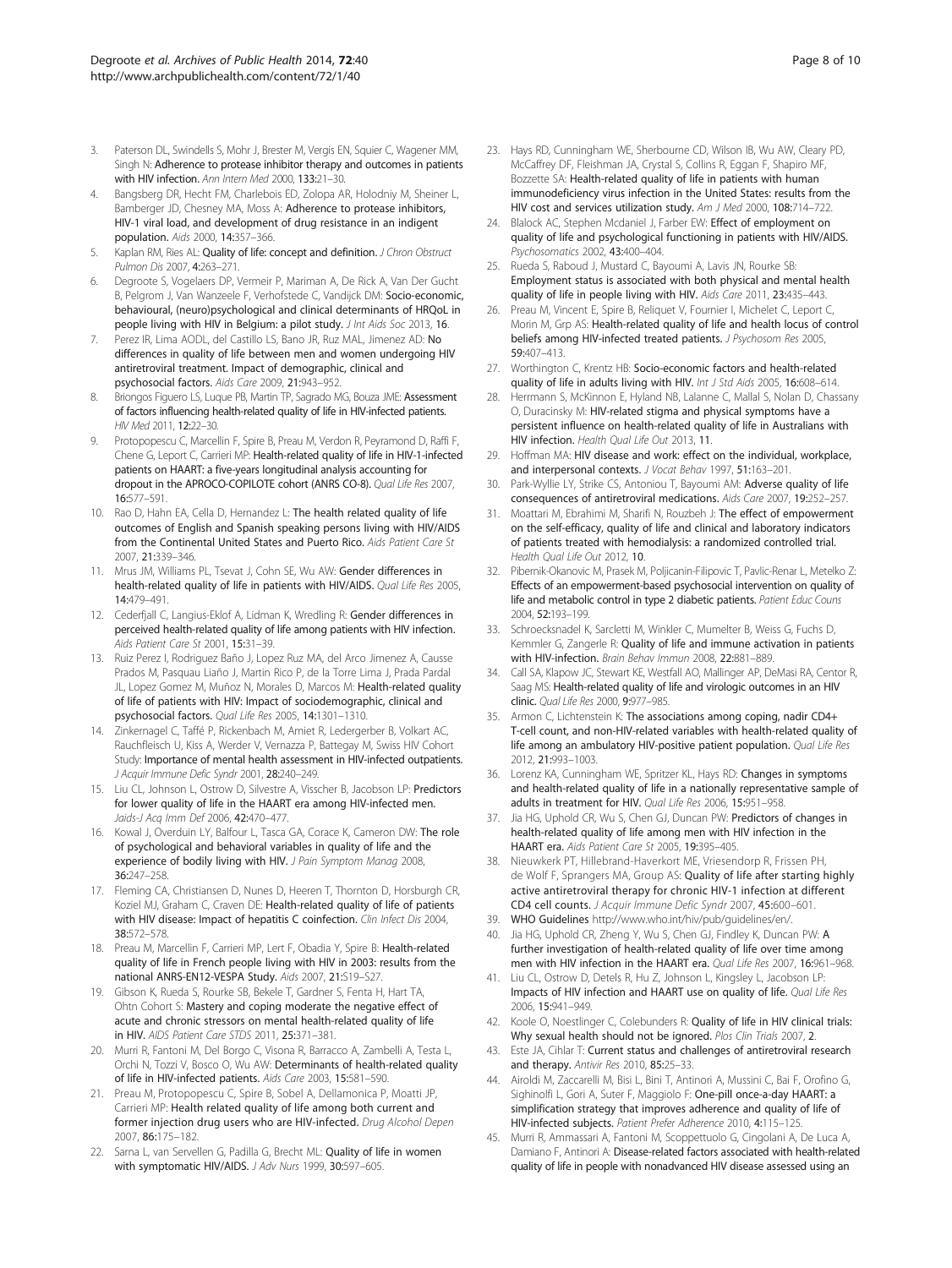<span id="page-8-0"></span>Italian version of the MOS-HIV Health Survey. J Acq Immun Def Synd 1997, 16:350–356.

- 46. Holzemer WL, Human S, Arudo J, Rosa ME, Hamilton MJ, Corless I, Robinson L, Nicholas PK, Wantland DJ, Moezzi S, Willard S, Kirksey K, Portillo C, Sefcik E, Rivero-Méndez M, Maryland M: Exploring HIV stigma and quality of life for persons living with HIV infection. J Assoc Nurse Aids C 2009, 20:161–168.
- 47. Sousa KH, Holzemer WL, Henry SB, Slaughter R: Dimensions of health-related quality of life in persons living with HIV disease. J Adv Nurs 1999, 29:178–187.
- 48. Rajagopalan R, Laitinen D, Dietz B: Impact of lipoatrophy on quality of life in HIV patients receiving anti-retroviral therapy. Aids Care 2008, 20:1197–1201.
- 49. Lenert LA, Feddersen M, Sturley A, Lee D: Adverse effects of medications and trade-offs between length of life and quality of life in human immunodeficiency virus infection. Am J Med 2002, 113:229–232.
- 50. Guaraldi G, Murri R, Orlando G, Squillace N, Stentarelli C, Zona S, Garlassi E, Martinez E: Lipodystrophy and quality of life of HIV-infected persons. Aids Rev 2008, 10:152–161.
- 51. Rodriguez-Penney AT, Iudicello JE, Riggs PK, Doyle K, Ellis RJ, Letendre SL, Grant I, Woods SP, Group HIVNRPH: Co-morbidities in persons infected with HIV: increased burden with older age and negative effects on health-related quality of life. AIDS Patient Care STDS 2013, 27:5–16.
- 52. Tillmann HL, Manns MP, Claes C, Heiken H, Schmidt RE, Stoll M: GB virus C infection and quality of life in HIV-positive patients. Aids Care 2004, 16:736–743.
- 53. Jia HG, Uphold CR, Wu S, Reid K, Findley K, Duncan PW: Health-related quality of life among men with HIV infection: effects of social support, coping, and depression. Aids Patient Care St 2004, 18:594–603.
- 54. Kaplan RM, Anderson JP, Patterson TL, Mccutchan JA, Weinrich JD, Heaton RK, Atkinson JH, Thal L, Chandler J, Grant I: Validity of the quality of well-being scale for persons with human-immunodeficiency-virus infection. Psychosom Med 1995, 57:138–147.
- 55. Trepanier LL, Rourke SB, Bayoumi AM, Halman MH, Krzyzanowski S, Power C: The impact of neuropsychological impairment and depression on health-related quality of life in HIV-infection. J Clin Exp Neuropsyc 2005, 27:1–15.
- 56. Bing EG, Burnam MA, Longshore D, Fleishman JA, Sherbourne CD, London AS, Turner BJ, Eggan F, Beckman R, Vitiello B, Morton SC, Orlando M, Bozzette SA, Ortiz-Barron L, Shapiro M: Psychiatric disorders and drug use among human immunodeficiency virus-infected adults in the United States. Arch Gen Psychiatry 2001, 58:721-728.
- 57. Whetten K, Reif S, Whetten R, Murphy-McMillan LK: Trauma, mental health, distrust, and stigma among HIV-positive persons: implications for effective care. Psychosom Med 2008, 70:531–538.
- 58. Carroll L: Active coping. In Book Active Coping; 2013.
- 59. Rotter JB CJ, Phares EJ: Applications of a social learning theory of personality. New York: Holt, Rinehart and Winston; 1972.
- 60. Siegel K, Schrimshaw EW: The perceived benefits of religious and spiritual coping among older adults living with HIV/AIDS. J Sci Stud Relig 2002, 41:91–102.
- 61. Szaflarski M, Ritchey PN, Leonard AC, Mrus JM, Peterman AH, Ellison CG, McCullough ME, Tsevat J: Modeling the effects of spirituality/religion on patients' perceptions of living with HIV/AIDS. J Gen Intern Med 2006, 21:S28-S38.
- 62. Cobb S: Social support as a moderator of life stress. Psychosom Med 1976, 38:300–314.
- 63. Friedland J, Renwick R, McColl MM: Coping and social support as determinants of quality of life in HIV/AIDS. Aids Care 1996, 8:15–31.
- 64. Burgoyne R, Renwick R: Social support and quality of life over time among adults living with HIV in the HAART era. Soc Sci Med 2004, 58:1353–1366.
- 65. Grant I: Neurocognitive disturbances in HIV. Int Rev Psychiatr 2008, 20:33–47.
- 66. Osowiecki DM, Cohen RA, Morrow KM, Paul RH, Carpenter CCJ, Flanigan T, Boland RJ: Neurocognitive and psychological contributions to quality of life in HIV-1-infected women. Aids 2000, 14:1327–1332.
- 67. Porcel JM, Casademont J, Conthe P, Pinilla B, Pujol R, Garcia-Alegria J: Core competencies in internal medicine. Eur J Intern Med 2012, 23:338–341.
- 68. Serovich JM: A test of two HIV disclosure theories. Aids Educ Prev 2001, 13:355–364.
- 69. Crothers K, Griffith TA, McGinnis KA, Rodriguez-Barradas MC, Leaf DA, Weissman S, Gibert CL, Butt AA, Justice AC: The impact of cigarette smoking on mortality, quality of life, and comorbid illness among HIV-positive veterans. J Gen Intern Med 2005, 20:1142–1145.
- 70. Shuter J, Bernstein SL, Moadel AB: Cigarette smoking behaviors and beliefs in persons living With HIV/AIDS. Am J Health Behav 2012, 36:75–85.
- 71. Korthuis PT, Zephyrin LC, Fleishman JA, Saha S, Josephs JS, McGrath MM, Hellinger J, Gebo KA, Network HR: Health-related quality of life in HIV-infected patients: the role of substance use. Aids Patient Care St 2008, 22:859–867.
- 72. Sherbourne CD, Hays RD, Fleishman JA, Vitiello B, Magruder KM, Bing EG, McCaffrey D, Burnam A, Longshore D, Eggan F, Bozzette SA, Shapiro MF: Impact of psychiatric conditions on health-related quality of life in persons with HIV infection. Am J Psychiat 2000, 157:248–254.
- .<br>Geocze L, Mucci S, De Marco MA, Nogueira-Martins LA, Citero VD: Quality of life and adherence to HAART in HIV-infected patients. Rev Saude Publ 2010, 44:743–749.
- 74. Corless IB, Voss J, Guarino AJ, Wantland D, Holzemer W, Jane Hamilton M, Sefcik E, Willard S, Kirksey K, Portillo C, Rivero Mendez M, Rosa ME, Nicholas PK, Human S, Maryland M, Moezzi S, Robinson L, Cuca Y: The impact of stressful life events, symptom status, and adherence concerns on quality of life in people living with HIV. J Assoc Nurses AIDS Care 2013, 24(6):478-90.
- 75. Uphold CR, Holmes W, Reid K, Findley K, Parada JP: Healthy lifestyles and health-related quality of life among men living with HIV infection. J Assoc Nurse Aids C 2007, 18:54–66.
- 76. O'Brien K, Nixon S, Tynan AM, Glazier R: Aerobic exercise interventions for adults living with HIV/AIDS. Cochrane Database Syst Rev 2010, CD001796.
- 77. Bouhnik AD, Preau M, Schiltz MA, Peretti-Watel P, Obadia Y, Lert F, Spire B: Unsafe sex with casual partners and quality of life among HIV-infected gay men: Evidence from a large representative sample of outpatients attending French hospitals (ANRS-EN12-VESPA). Jaids-J Acq Imm Def 2006, 42:597–603.
- 78. van der Have M, van der Aalst KS, Kaptein AA, Leenders M, Siersema PD, Oldenburg B, Fidder HH: Determinants of health-related quality of life in Crohn's disease: a systematic review and meta-analysis. J Crohns Colitis 2014, 8:93–106.
- 79. Passier PECA, Visser-Meily JMA, Rinkel GJE, Lindeman E, Post MWM: Determinants of health-related quality of life after aneurysmal subarachnoid hemorrhage: a systematic review. Qual Life Res 2013, 22:1027–1043.
- 80. Soh SE, Morris ME, McGinley JL: Determinants of health-related quality of life in Parkinson's disease: a systematic review. Parkinsonism Relat D 2011,  $17:1-9$
- 81. Taylor RS, Sander JW, Taylor RJ, Baker GA: Predictors of health-related quality of life and costs in adults with epilepsy: a systematic review. Epilepsia 2011, 52:2168–2180.
- 82. Jansen L, Koch L, Brenner H, Arndt V: Quality of life among long-term (> = 5 years) colorectal cancer survivors - Systematic review. Eur J Cancer 2010, 46:2879–2888.
- 83. Poghosyan H, Sheldon LK, Leveille SG, Cooley ME: Health-related quality of life after surgical treatment in patients with non-small cell lung cancer: a systematic review. Lung Cancer-J laslc 2013, 81:11-26.
- 84. Farber EW, Schwartz JAJ, Schaper PE, Moonen DJ, McDaniel JS: Resilience factors associated with adaptation to HIV disease. Psychosomatics 2000, 41:140–146.
- 85. Yu XN, Lau JTF, Mak WWS, Cheng YM, Lv YH, Zhang JX: A pilot theorybased intervention to improve resilience, psychosocial well-being, and quality of life among people living with HIV in Rural China. J Sex Marital Ther 2014, 40:1-16.
- 86. Clayson DJ, Wild DJ, Quarterman P, Duprat-Lomon I, Kubin M, Coons SJ: A comparative review of health-related quality-of-life measures for use in HIV/AIDS clinical trials. Pharmacoeconomics 2006, 24:751–765.
- 87. Grossman H, Sullivan P, Wu A: Quality of life and HIV: current assessment tools and future directions for clinical practice. AIDS Reader 2003, 13:583–90.
- 88. Ware JE Jr, Sherbourne CD: The MOS 36-item short-form health survey (SF-36). I. Conceptual framework and item selection. Med Care 1992, 30:473–483.
- 89. Wu AW, Revicki DA, Jacobson D, Malitz FE: Evidence for reliability, validity and usefulness of the Medical Outcomes Study HIV Health Survey (MOS-HIV). Qual Life Res 1997, 6:481–493.
- 90. Frankel MR, Shapiro MF, Duan N, Morton SC, Berry SH, Brown JA, Burnam MA, Cohn SE, Goldman DP, McCaffrey DF, Smith SM, St Clair PA, Tebow JF, Bozzette SA: National probability samples in studies of low-prevalence diseases. Part II: Designing and implementing the HIV cost and services utilization study sample. Health Serv Res 1999, 34:969–992.